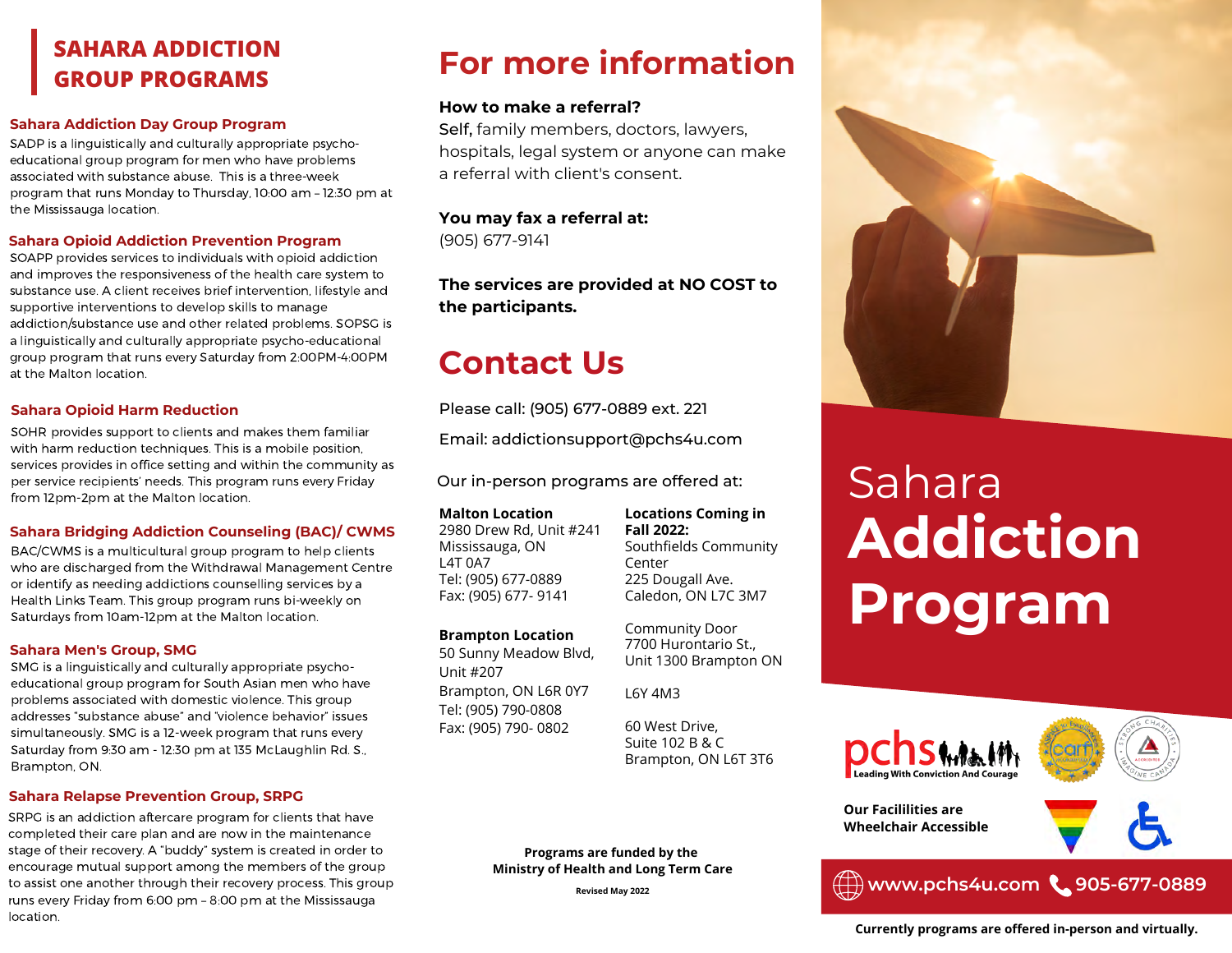# **What is Sahara Addiction Program (SAP)?**

# **Program Philosophy**

The Sahara Addiction Program at PCHS strives to empower clients and their families through a guided journey to recover from substance use behaviors and related concerns by using a holistic treatment approach in a culturally and linguistically appropriate manner.

# **Program Goals & Objectives**

- 1. To provide holistic care and support to clients who identify with having a substance use problem or addiction.
- 2. To reduce hospitalization-visits/admissions
- 3. To provide culturally competent psychoeducation to addiction clients and their families
- 4. To provide linkages to clinical care and community resources
- 5. To tailor the care plan to suit each client's individual needs and preferences.
- 6. Incorporate home visits and group sessions as required in care plan



# **This Program Offers:**

# **1. Long-term Case Management**

Provides individualized assessment and planning. Service coordination, supportive counseling and appropriate referrals

# **2. Intensive Addiction Day Treatment Program**

IADTP programs supports clients and family members to overcome substance use issues and related problems.

## **3. Sahara Opioid Addiction Prevention Program**

SOAPP provides services to individuals with opioid addiction and improves the responsiveness of the health care system to substance use. A client receives brief intervention, lifestyle and supportive interventions to develop skills to manage addiction/substance use and other related problems.

# **4. Sahara Opioid Harm Reduction**

SOHR provides support to clients and makes them familiar with harm reduction techniques. This is a mobile position, services provides in office setting and within the community as per service recipients' needs. This program runs every Friday from 12pm-2pm at the Malton location.

# **Short-term Programs:**

# **1.Sahara Bridging Addiction Counseling (BAC)**

BAC program is to help clients who are discharged from the Withdrawal Management Centre or identify as needing addictions counselling services by a Health Links Team.

#### **2. Sahara In-Short Term Emergency Diversion (IN-STED)**

This program offers short-term, community based mental health and addiction services to the most vulnerable individuals. The program is designed to reduce the need for multiple visits to emergency departments.

## **3. Community Withdrawal Management Services**

Provides a supportive environment to clients with voluntary alcohol or other drug withdrawal. Monitor in withdrawal symptoms, providing support, reassurance, coping methods, motivational counselling, and appropriate referrals are some program components

# **4. Peer Support Services**

Clients are connected to the peers who are recovered from substance use/addiction

# IN-HOME/MOBILE **COMMUNITY WITHDRAWAL MANAGEMENT SERVICES**

For individuals experiencing alcohol/other substances related withdrawal and craving symptoms and need help.





*Referrals accepted from all sources for individuals aged 16 and up.* 

**All addiction staff are qualified and experienced.**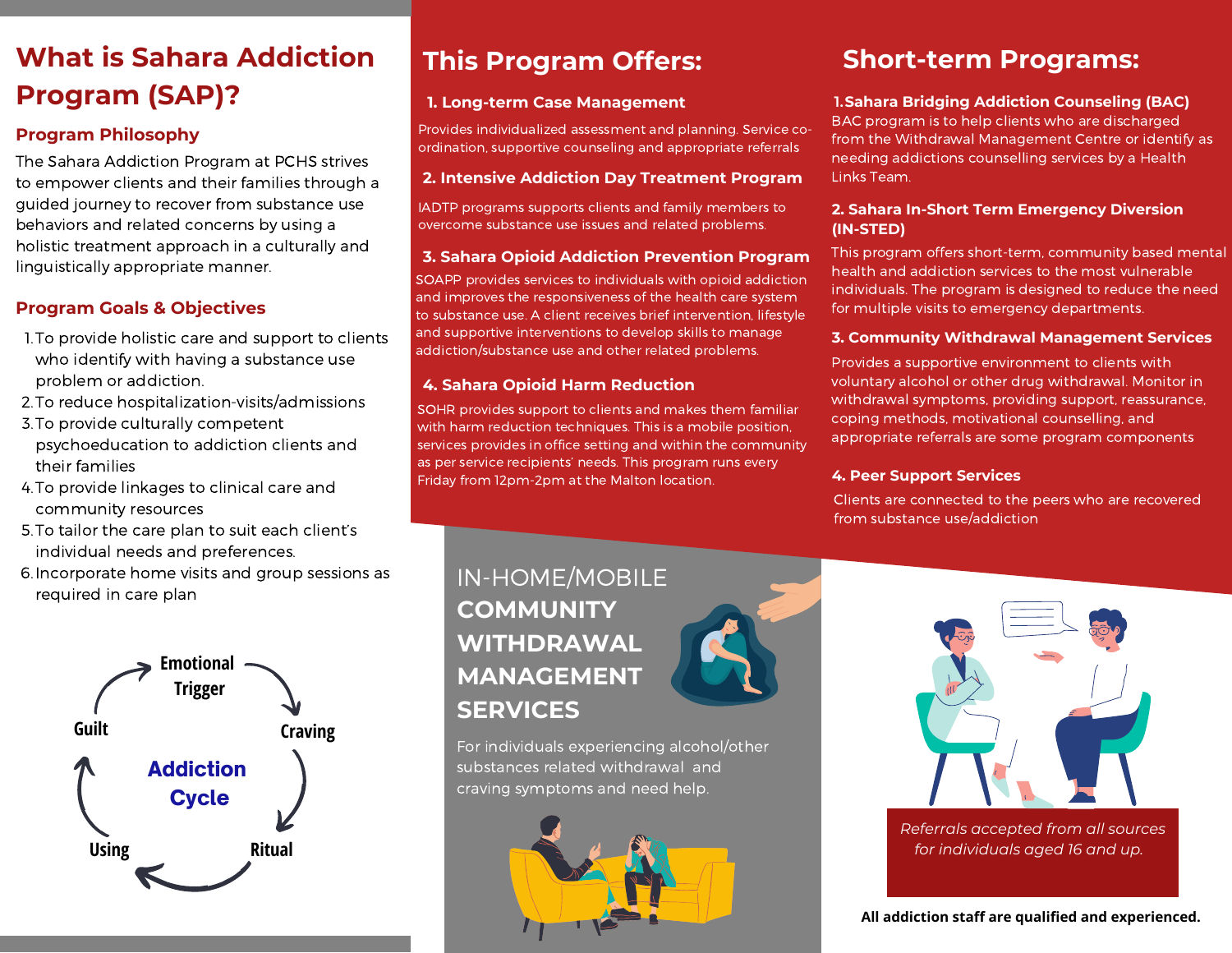# **What is Opioids Addiction?**

Opioids addiction refers to a group of signs or symptoms and behaviors that indicate a person is both physically and psychologically dependent on the substance.

# **Symptoms of Opioids Addiction?**

- Needing to take more of the drug to get the same effect
- Persistently wanting to quit or cutting down on their substance use.
- Continuing to use opioids despite negative consequences
- Crushing, snorting, smoking or injecting opioids
- Running out of prescription medications early
- Accessing two or more physicians for prescriptions
- Buying opioids on the street
- Feeling ill (withdrawal) when the use of opioids suddenly stop
- Making the use of drugs a priority over family, work and other important obligations.

# **Signs of Intoxication**

- Euphoria
- Pinpoint Pupils
- Sedation
- Motor retardation
- Slowed speech

# **Overdose Signs**

- Respiratory depression
- Circulatory collapse
- Cardiac arrest
- Death

# **Programs & Locations**

**Case Management:** Time: 9:00am- 5:00 pm (Monday to Friday)

**Opioids Prevention Support Group Program:** Time 2:00pm to 4:00pm (Every Saturday)

## **How to make a referral?**

Self, family members, doctors, lawyers, hospitals, legal system or anyone can make a referral with client's consent

**You may fax a referral at:** (905) 677-9141

# **For More Information:**

Please call: (905) 677- 0889 ext. 221 or e-mail: **addictionsupport@pchs4u.com** The services are provided at **NO COST** to the participants.

# **Programs are funded by the Ministry of Health and Long Term Care**

Please visit our website at **www.pchs4u.com**

#### **Malton Location**

2980 Drew Rd, Unit #241 Mississauga, ON L4T 0A7 Tel: (905) 677-0889 Fax: (905) 677- 9141

**Brampton Location** 50 Sunny Meadow Blvd,

Brampton, ON L6R 0Y7 Tel: (905) 790-0808 Fax: (905) 790- 0802

Unit #207

#### **Locations Coming in Fall 2022:**

Southfields Community Center 225 Dougall Ave. Caledon, ON L7C 3M7

Community Door 7700 Hurontario St., Unit 1300 Brampton ON L6Y 4M3

60 West Drive, Suite 102 B & C Brampton, ON L6T 3T6



# **SAHARA OPIOIDS ADDICTION PROGRAM**





Our Facililities are Wheelchair Accessible

 $\epsilon$ 

**Revised May 2022 Currently programs are offered in-person and virtually.**